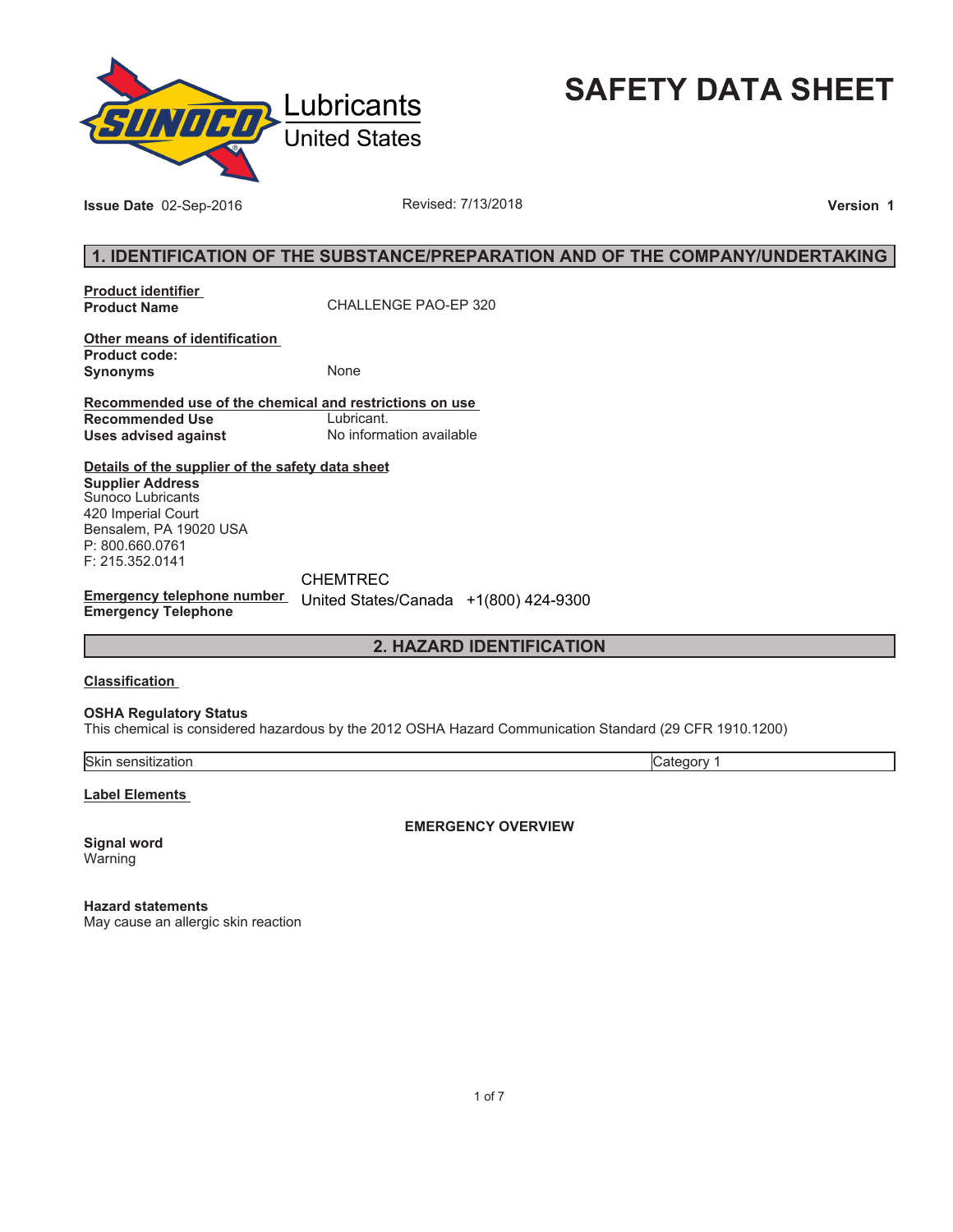|                                                                                                                                                                                                                                    |                                                                                                                                          | The product contains no substances which at their given concentration, are considered to be hazardous to health |
|------------------------------------------------------------------------------------------------------------------------------------------------------------------------------------------------------------------------------------|------------------------------------------------------------------------------------------------------------------------------------------|-----------------------------------------------------------------------------------------------------------------|
| Appearance Oil                                                                                                                                                                                                                     | <b>Physical state Liquid</b>                                                                                                             | <b>Odor</b> Slight Sulphurous                                                                                   |
| <b>Precautionary Statements - Prevention</b><br>Avoid breathing dust/fume/gas/mist/vapors/spray<br>Wear protective gloves<br><b>Skin</b> IF ON SKIN: Wash with plenty of soap and water<br>Wash contaminated clothing before reuse | Contaminated work clothing should not be allowed out of the workplace<br>If skin irritation or rash occurs: Get medical advice/attention |                                                                                                                 |
| <b>Precautionary Statements - Disposal</b>                                                                                                                                                                                         | Dispose of in accordance with federal, state and local regulations                                                                       |                                                                                                                 |
| Hazards not otherwise classified (HNOC)<br>Other information<br>May cause long lasting harmful effects to aquatic life                                                                                                             |                                                                                                                                          |                                                                                                                 |

\_\_\_\_\_\_\_\_\_\_\_\_\_\_\_\_\_\_\_\_\_\_\_\_\_\_\_\_\_\_\_\_\_\_\_\_\_\_\_\_\_\_\_\_\_\_\_\_\_\_\_\_\_\_\_\_\_\_\_\_\_\_\_\_\_\_\_\_\_\_\_\_\_\_\_\_\_\_\_\_\_\_\_\_\_\_\_\_\_\_\_\_\_

# **3. COMPOSITION/INFORMATION ON INGREDIENTS**

This material is considered hazardous by the OSHA Hazard Communication Standard (29 CFR 1910.1200).

| <b>Components</b>            | <b>CAS-No</b> | Weight % | <b>Trade Secret</b> |  |  |  |
|------------------------------|---------------|----------|---------------------|--|--|--|
| Olefin Sulfide               | 68937-96-2    | $1\%$    |                     |  |  |  |
|                              |               |          |                     |  |  |  |
| <b>4. FIRST AID MEASURES</b> |               |          |                     |  |  |  |

# **First aid measures**

| Eye contact:                                                | In the case of contact with eyes, rinse immediately with plenty of water and seek medical<br>advice.                                        |  |
|-------------------------------------------------------------|---------------------------------------------------------------------------------------------------------------------------------------------|--|
| Skin contact:                                               | Wash off immediately with soap and plenty of water. If a person feels unwell or symptoms<br>of skin irritation appear, consult a physician. |  |
| Inhalation:                                                 | In the case of inhalation of aerosol/mist consult a physician if necessary. Move to fresh air.                                              |  |
| Ingestion:                                                  | Do not induce vomiting without medical advice. Drink 1 or 2 glasses of water. Consult a<br>physician if necessary.                          |  |
| Most important symptoms and effects, both acute and delayed |                                                                                                                                             |  |
| <b>Symptoms</b>                                             | No information available.                                                                                                                   |  |

**Indication of any immediate medical attention and special treatment needed**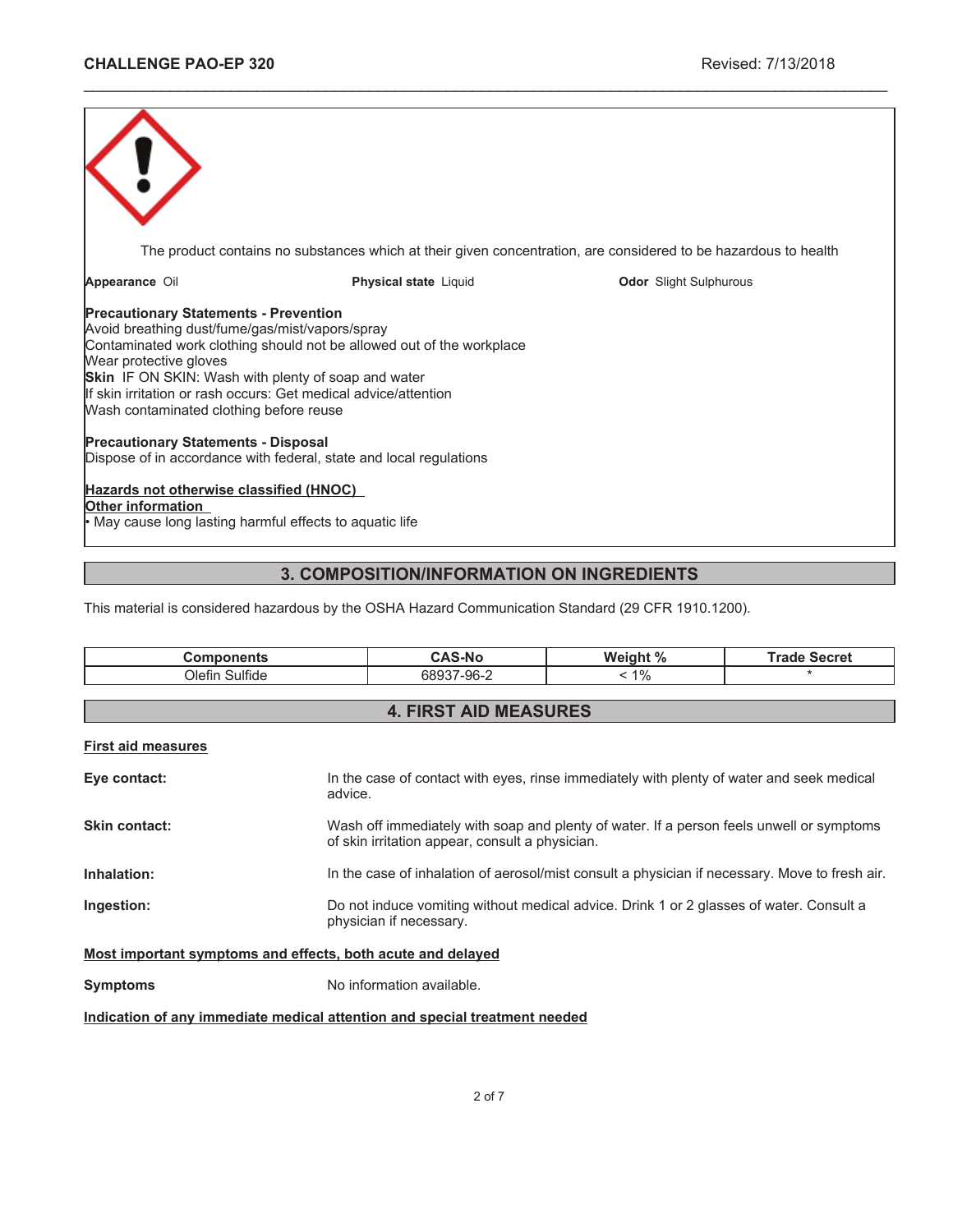# **5. FIRE-FIGHTING MEASURES**

\_\_\_\_\_\_\_\_\_\_\_\_\_\_\_\_\_\_\_\_\_\_\_\_\_\_\_\_\_\_\_\_\_\_\_\_\_\_\_\_\_\_\_\_\_\_\_\_\_\_\_\_\_\_\_\_\_\_\_\_\_\_\_\_\_\_\_\_\_\_\_\_\_\_\_\_\_\_\_\_\_\_\_\_\_\_\_\_\_\_\_\_\_

# **Suitable extinguishing media:**

Carbon dioxide (CO2). Dry chemical. Water spray mist or foam.

#### Unsuitable extinguishing media Do not use a solid water stream as it may scatter and spread fire **Specific hazards arising from the chemical** Thermal decomposition can lead to release of irritating gases and vapors.

**Explosion data** 

**Sensitivity to Mechanical Impact** None. **Sensitivity to Static Discharge** None.

#### **Special protective equipment for firefighters:**

As in any fire, wear self-contained breathing apparatus pressure-demand, MSHA/NIOSH (approved or equivalent) and full protective gear.

# **6. ACCIDENTAL RELEASE MEASURES**

| Personal precautions, protective equipment and emergency procedures |                                                                                                         |  |  |
|---------------------------------------------------------------------|---------------------------------------------------------------------------------------------------------|--|--|
| <b>Personal precautions:</b>                                        | Contaminated surfaces will be extremely slippery. Wear personal protective equipment.                   |  |  |
| <b>Environmental precautions</b>                                    |                                                                                                         |  |  |
| <b>Environmental precautions:</b>                                   | Do not flush into surface water or sanitary sewer system.                                               |  |  |
| Methods and material for containment and cleaning up                |                                                                                                         |  |  |
| <b>Methods for containment</b>                                      | Prevent further leakage or spillage if safe to do so.                                                   |  |  |
| Methods for cleaning up:                                            | Absorb spill with inert material (e.g. dry sand or earth), then place in a chemical waste<br>container. |  |  |

# **7. HANDLING AND STORAGE**

#### **Precautions for safe handling**

Handling **Handle in accordance with good industrial hygiene and safety practice.** 

#### **Conditions for safe storage, including any incompatibilities**

**Storage Conditions** Keep container tightly closed

# **8. EXPOSURE CONTROLS/PERSONAL PROTECTION**

| <b>Control parameters</b>                          |                                                                                                                                                                                             |
|----------------------------------------------------|---------------------------------------------------------------------------------------------------------------------------------------------------------------------------------------------|
| <b>Exposure Guidelines</b>                         | Contains mineral oil, vegetable oil, and/or synthetic oil. Under conditions which may<br>generate mists, observe the OSHA PEL of 5 mg/m <sup>3</sup> , ACGIH STEL of 10 mg/m <sup>3</sup> . |
| Appropriate engineering controls                   |                                                                                                                                                                                             |
| <b>Engineering measures to reduce</b><br>exposure: | Ensure adequate ventilation, especially in confined areas.                                                                                                                                  |
|                                                    | Individual protection measures, such as personal protective equipment                                                                                                                       |
| <b>Respiratory protection:</b><br>Hand protection: | Breathing apparatus needed only when aerosol or mist is formed.<br>Gloves made of plastic or rubber                                                                                         |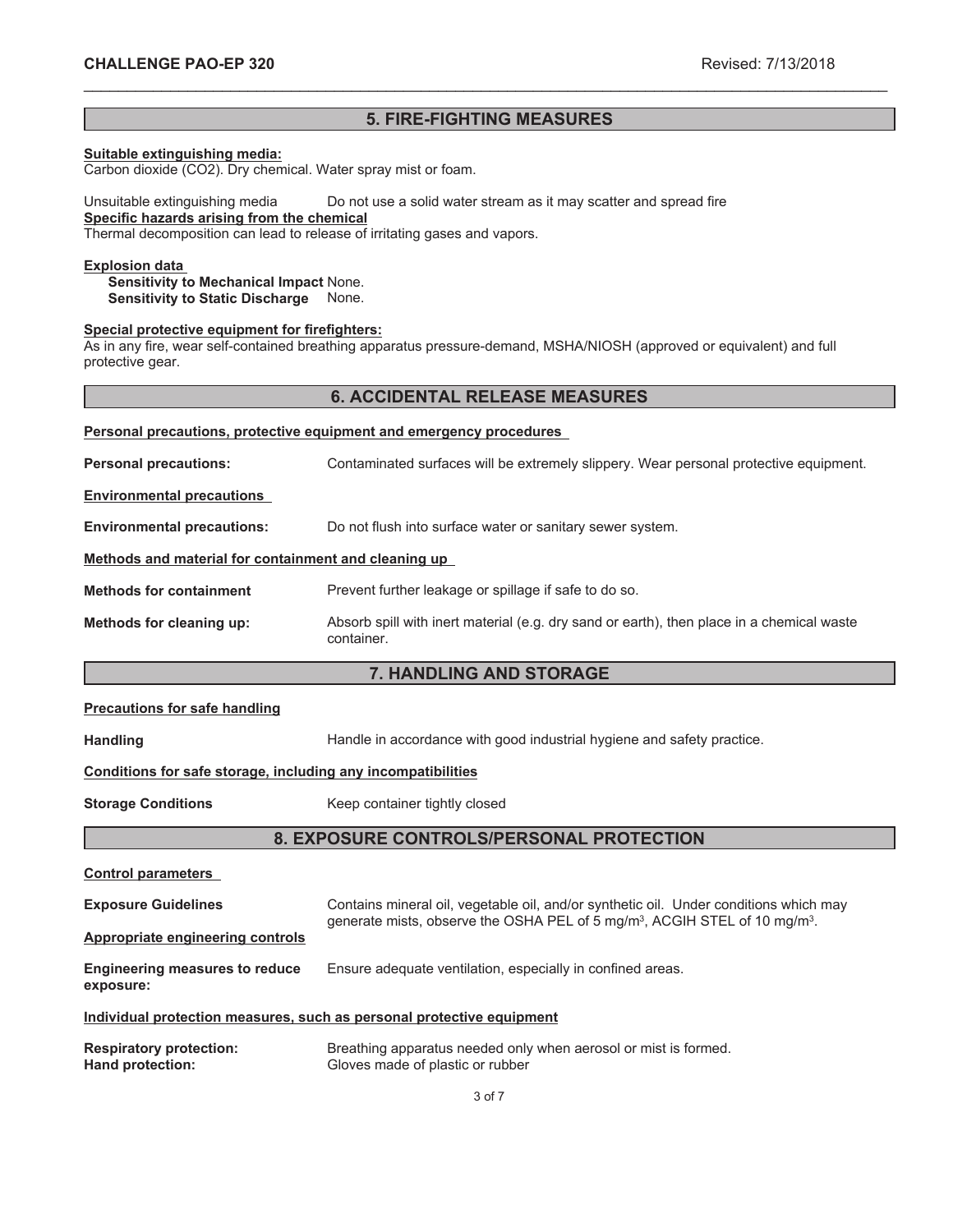| Eye protection:<br>Skin and body protection:<br><b>General Hygiene Considerations</b>                                                                                                                                                                                                                                               |                                                                                                                                                                            | Safety glasses<br>Usual safety precautions while handling the product will provide adequate protection<br>against this potential effect<br>Avoid contact with skin, eyes and clothing |                                                                                                                                          |                                                                                                                                                                                                                       |                                                                                                                                                                             |                                      |           |  |
|-------------------------------------------------------------------------------------------------------------------------------------------------------------------------------------------------------------------------------------------------------------------------------------------------------------------------------------|----------------------------------------------------------------------------------------------------------------------------------------------------------------------------|---------------------------------------------------------------------------------------------------------------------------------------------------------------------------------------|------------------------------------------------------------------------------------------------------------------------------------------|-----------------------------------------------------------------------------------------------------------------------------------------------------------------------------------------------------------------------|-----------------------------------------------------------------------------------------------------------------------------------------------------------------------------|--------------------------------------|-----------|--|
| 9. PHYSICAL AND CHEMICAL PROPERTIES                                                                                                                                                                                                                                                                                                 |                                                                                                                                                                            |                                                                                                                                                                                       |                                                                                                                                          |                                                                                                                                                                                                                       |                                                                                                                                                                             |                                      |           |  |
|                                                                                                                                                                                                                                                                                                                                     | Information on basic physical and chemical properties                                                                                                                      |                                                                                                                                                                                       |                                                                                                                                          |                                                                                                                                                                                                                       |                                                                                                                                                                             |                                      |           |  |
| <b>Physical state Liquid</b><br>Appearance Oil                                                                                                                                                                                                                                                                                      |                                                                                                                                                                            |                                                                                                                                                                                       | <b>Odor</b> Slight Sulphurous                                                                                                            | <b>Color</b> Amber                                                                                                                                                                                                    |                                                                                                                                                                             | <b>Odor threshold No information</b> | available |  |
| <b>Property</b><br><b>Melting</b><br>point/freezing available<br>point                                                                                                                                                                                                                                                              | Values<br>No information                                                                                                                                                   |                                                                                                                                                                                       | Remarks • Method                                                                                                                         | рH<br><b>Boiling point / No information</b><br>boiling range available                                                                                                                                                | Not applicable                                                                                                                                                              |                                      |           |  |
| <b>Flash point</b>                                                                                                                                                                                                                                                                                                                  | > 204 °C / > Cleveland Open Cup<br>400 °F                                                                                                                                  |                                                                                                                                                                                       |                                                                                                                                          | <b>Evaporation</b><br>rate                                                                                                                                                                                            | No information<br>available                                                                                                                                                 |                                      |           |  |
| <b>Flammability</b><br>(solid, gas)<br>Upper<br>flammability available<br>limit:<br>Vapor<br>pressure<br><b>Specific</b><br>Gravity<br>Solubility in<br>other solvents available<br>Autoignition<br>temperature<br>Kinematic<br>viscosity<br><b>Explosive properties</b><br><b>Oxidizing properties</b><br><b>Other information</b> | No information<br>available<br>No information<br>No information<br>available<br>${}_{0.9}$<br>No information<br>No information<br>available<br>approx. 342<br>cSt @ 40 ° C |                                                                                                                                                                                       | No information available<br>No information available                                                                                     | <b>Flammability</b><br><b>Limit in Air</b><br>Lower<br>flammability<br>limit:<br>Vapor density No information<br>Water<br>solubility<br><b>Partition</b><br>coefficient<br>temperature<br><b>Dynamic</b><br>viscosity | No information<br>available<br>available<br>Insoluble in<br>water<br>No information<br>available<br>DecompositionNo information<br>available<br>No information<br>available |                                      |           |  |
| Softening point<br><b>Molecular weight</b><br>VOC Content (%)<br><b>Density</b><br><b>Bulk density</b>                                                                                                                                                                                                                              |                                                                                                                                                                            |                                                                                                                                                                                       | No information available<br>No information available<br>No information available<br>No information available<br>No information available |                                                                                                                                                                                                                       |                                                                                                                                                                             |                                      |           |  |
| <b>10. STABILITY AND REACTIVITY</b>                                                                                                                                                                                                                                                                                                 |                                                                                                                                                                            |                                                                                                                                                                                       |                                                                                                                                          |                                                                                                                                                                                                                       |                                                                                                                                                                             |                                      |           |  |

\_\_\_\_\_\_\_\_\_\_\_\_\_\_\_\_\_\_\_\_\_\_\_\_\_\_\_\_\_\_\_\_\_\_\_\_\_\_\_\_\_\_\_\_\_\_\_\_\_\_\_\_\_\_\_\_\_\_\_\_\_\_\_\_\_\_\_\_\_\_\_\_\_\_\_\_\_\_\_\_\_\_\_\_\_\_\_\_\_\_\_\_\_

#### **Reactivity** Not applicable

# **Chemical stability**

| <b>Stability</b><br><b>Possibility of Hazardous Reactions</b> | Stable under normal conditions           |
|---------------------------------------------------------------|------------------------------------------|
| <b>Possibility of Hazardous</b><br><b>Reactions</b>           | None under normal processing.            |
| <b>Hazardous polymerization</b>                               | Hazardous polymerization does not occur. |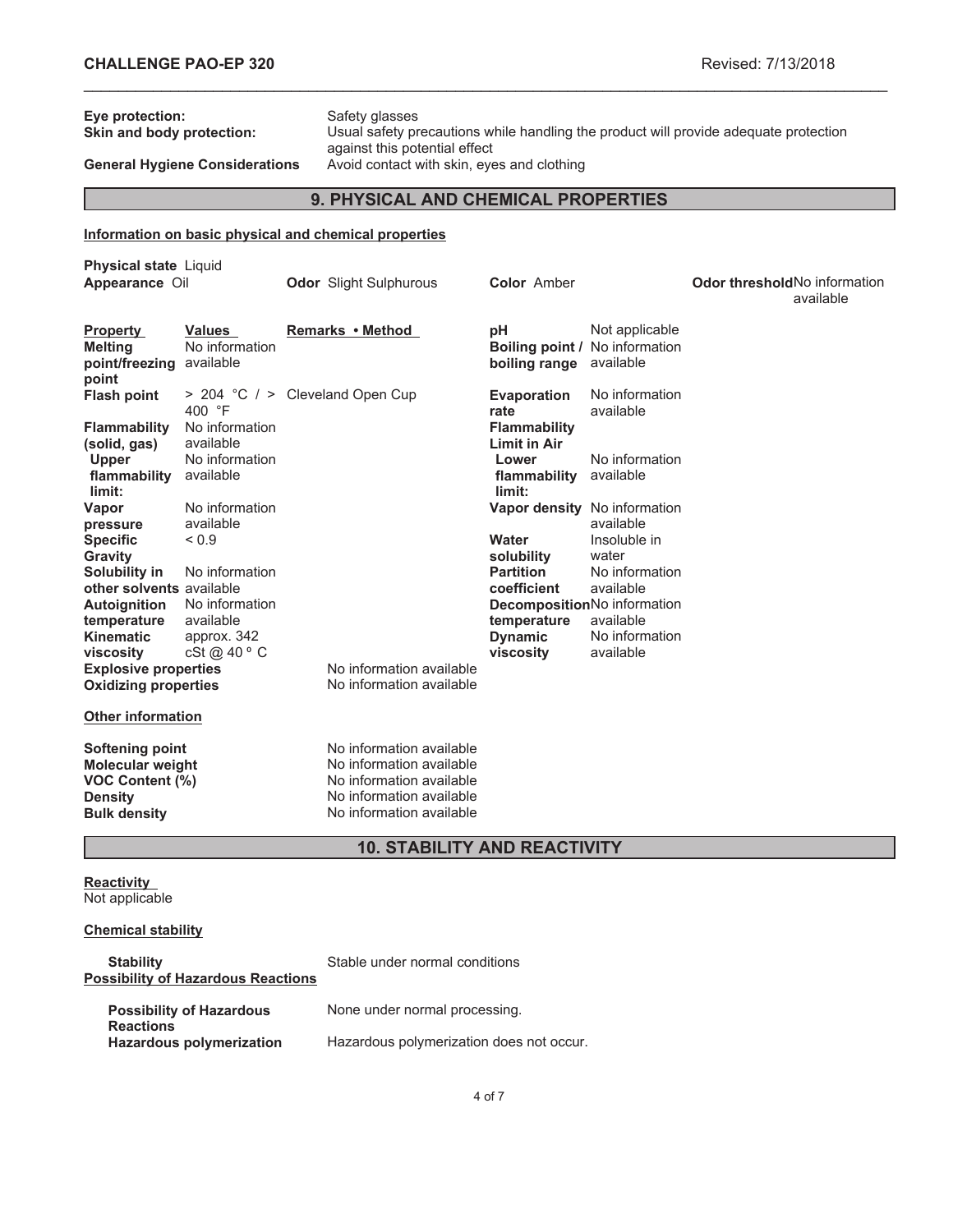## **Conditions to avoid**

| <b>Conditions to avoid</b>              | No special storage conditions required |
|-----------------------------------------|----------------------------------------|
| <b>Hazardous Decomposition Products</b> |                                        |

| <b>Hazardous Decomposition</b> | Thermal decomposition can lead to release of irritating gases and vapors |
|--------------------------------|--------------------------------------------------------------------------|
| <b>Products</b>                |                                                                          |
| Incompatible materials         |                                                                          |

**Incompatible materials** Oxidising agents

# **11. TOXICOLOGICAL INFORMATION**

\_\_\_\_\_\_\_\_\_\_\_\_\_\_\_\_\_\_\_\_\_\_\_\_\_\_\_\_\_\_\_\_\_\_\_\_\_\_\_\_\_\_\_\_\_\_\_\_\_\_\_\_\_\_\_\_\_\_\_\_\_\_\_\_\_\_\_\_\_\_\_\_\_\_\_\_\_\_\_\_\_\_\_\_\_\_\_\_\_\_\_\_\_

## **Information on likely routes of exposure**

| <b>Components</b>          | Oral LD50                        | Dermal LD50                                                                                                                                                                   | <b>Inhalation LC50</b> |  |  |
|----------------------------|----------------------------------|-------------------------------------------------------------------------------------------------------------------------------------------------------------------------------|------------------------|--|--|
| <b>Ingestion</b>           |                                  | Ingestion may cause gastrointestinal irritation, nausea, vomiting and diarrhoea.                                                                                              |                        |  |  |
| <b>Inhalation</b>          | Avoid breathing vapors or mists. |                                                                                                                                                                               |                        |  |  |
| <b>Skin contact</b>        |                                  | Substance does not generally irritate and is only mildly irritating to the skin. Repeated or<br>prolonged skin contact may cause allergic reactions with susceptible persons. |                        |  |  |
| Eye contact                | May cause slight irritation.     |                                                                                                                                                                               |                        |  |  |
| <b>Product Information</b> |                                  | Product does not present an acute toxicity hazard based on known or supplied information                                                                                      |                        |  |  |

# **Components Oral LD50 Dermal LD50 Inhalation LC50**  $\overline{O}$ lefin Sulfide - 68937-96-2  $= 6500 \text{ mg/kg}$  (Rat ) -  $-$

# **Information on toxicological effects**

# **Delayed and immediate effects as well as chronic effects from short and long-term exposure**

| <b>Sensitization</b><br><b>Mutagenic effects:</b><br>Carcinogenicity | May cause sensitization by skin contact.<br>Did not show mutagenic or teratogenic effects in animal experiments.<br>This product does not contain any carcinogens or potential carcinogens as listed by OSHA,<br>IARC or NTP. |
|----------------------------------------------------------------------|-------------------------------------------------------------------------------------------------------------------------------------------------------------------------------------------------------------------------------|
| <b>Reproductive toxicity</b>                                         | This product does not contain any known or suspected reproductive hazards.                                                                                                                                                    |
| <b>STOT - Single Exposure</b>                                        | None under normal use conditions.                                                                                                                                                                                             |
| <b>STOT - Repeated Exposure</b>                                      | None under normal use conditions.                                                                                                                                                                                             |
| <b>Aspiration hazard</b>                                             | Not applicable.                                                                                                                                                                                                               |

**Numerical measures of toxicity - Product Information**

**The following values are calculated based on chapter 3.1 of the GHS document** .

| ATEmix (oral)                        | 10045 mg/kg |  |
|--------------------------------------|-------------|--|
| <b>ATEmix (dermal)</b>               | 11471 mg/kg |  |
| <b>ATEmix (inhalation-dust/mist)</b> | 27124 ma/l  |  |
| ATEmix (inhalation-vapor)            | 12154 ma/l  |  |

# **12. ECOLOGICAL INFORMATION**

## **Ecotoxicity**

May cause long lasting harmful effects to aquatic life

| 0.45% of the mixture consists of components(s) of unknown hazards to the aquatic environment |  |  |
|----------------------------------------------------------------------------------------------|--|--|
|----------------------------------------------------------------------------------------------|--|--|

| _<br>-----<br>$\sim$<br>Olefi<br>uma<br>י הר<br>-90- |  |
|------------------------------------------------------|--|
|                                                      |  |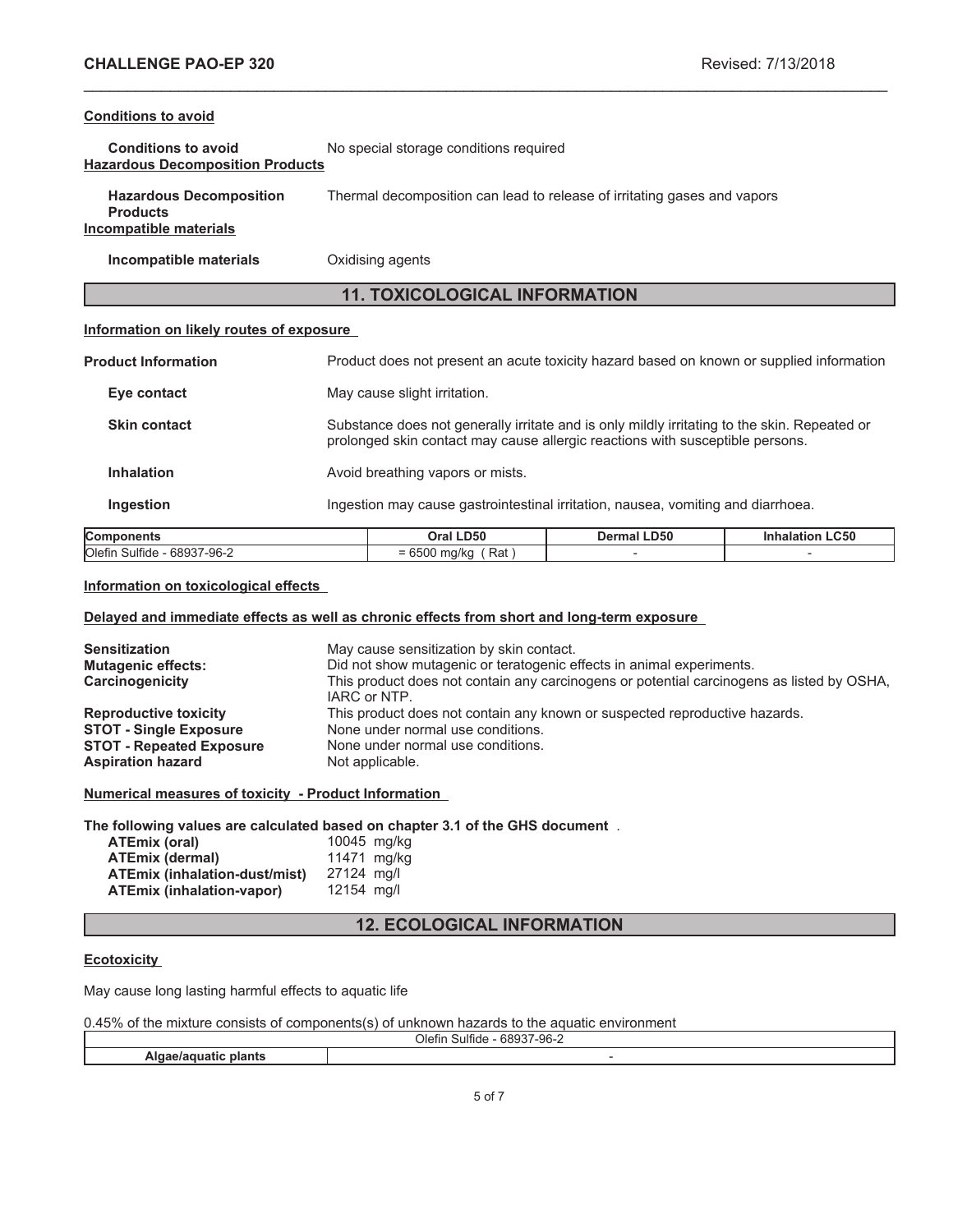| $\mathsf{Fish}$ | 250 - 500: 96 h Pimephales promelas mg/L LC50 static 1000: 96 h Pimephales promelas mg/L LC50 |
|-----------------|-----------------------------------------------------------------------------------------------|
|                 | semi-static                                                                                   |
| Crustacea       | 1000: 48 h Daphnia magna mg/L EC50                                                            |

\_\_\_\_\_\_\_\_\_\_\_\_\_\_\_\_\_\_\_\_\_\_\_\_\_\_\_\_\_\_\_\_\_\_\_\_\_\_\_\_\_\_\_\_\_\_\_\_\_\_\_\_\_\_\_\_\_\_\_\_\_\_\_\_\_\_\_\_\_\_\_\_\_\_\_\_\_\_\_\_\_\_\_\_\_\_\_\_\_\_\_\_\_

#### **Persistence and degradability**

No information available.

#### **Bioaccumulation**

No information available.

#### **Mobility**

The product is insoluble and floats on water.

# **13. DISPOSAL CONSIDERATIONS**

#### **Waste treatment methods**

**Disposal of wastes** Disposal should be in accordance with applicable regional, national and local laws and regulations. **Contaminated packaging Do not reuse container.** 

# **14. TRANSPORT INFORMATION**

**DOT** Not Regulated by any means of transportation

|                                  | <b>15. REGULATORY INFORMATION</b>                       |  |  |
|----------------------------------|---------------------------------------------------------|--|--|
| <b>International Inventories</b> |                                                         |  |  |
| <b>TSCA:</b>                     | Listed in TSCA                                          |  |  |
| DSL:                             | All of the components in this product are listed in DSL |  |  |
| <b>EINECS/ELINCS</b>             | This product complies with EINECS/ELINCS                |  |  |
| <b>CHINA:</b>                    | This product complies with China IECSC.                 |  |  |
| <b>KECL:</b>                     | This product complies with Korea KECL.                  |  |  |

#### **Legend:**

**TSCA** - United States Toxic Substances Control Act Section 8(b) Inventory

**DSL/NDSL** - Canadian Domestic Substances List/Non-Domestic Substances List

**PICCS:** This product complies with Philippines PICCS.

**EINECS/ELINCS** - European Inventory of Existing Chemical Substances/European List of Notified Chemical Substances

**AICS:** All the constituents of this material are listed on the Australian AICS

**ENCS** - Japan Existing and New Chemical Substances

**IECSC** - China Inventory of Existing Chemical Substances **KECL** - Korean Existing and Evaluated Chemical Substances

**PICCS** - Philippines Inventory of Chemicals and Chemical Substances

**AICS** - Australian Inventory of Chemical Substances